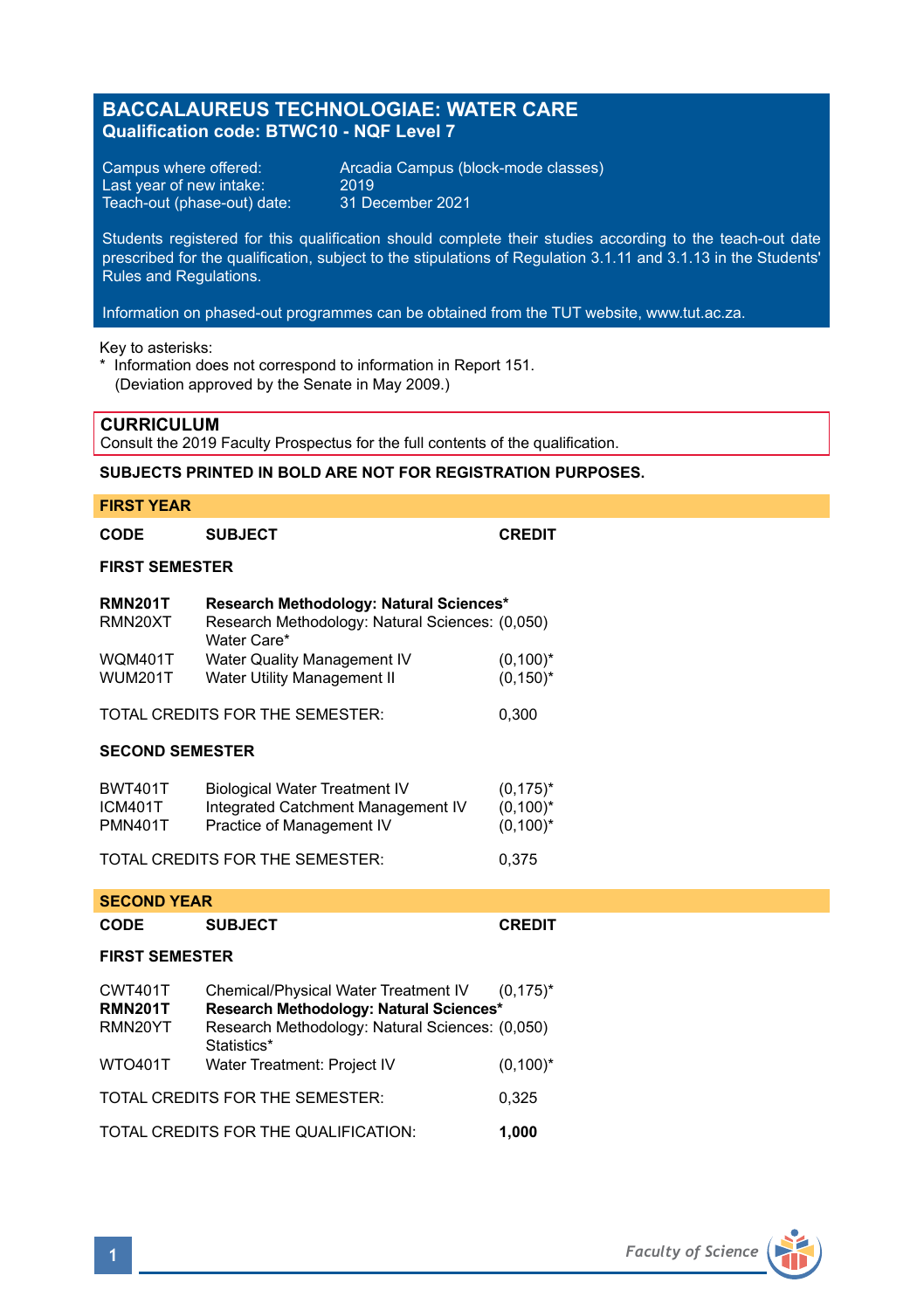**2** *Faculty of Science*

# *(Subject custodian: Department of Environmental, Water and Earth Sciences)*

Diffuse pollution. Catchment management studies. Institutional arrangements. Mining waste management. (Total tuition time: ± 24 hours)

### **P**

# **PRACTICE OF MANAGEMENT IV (PMN401T) 1 X 3-HOUR PAPER**

*(Subject custodian: Department of Management and Entrepreneurship)* Evolution of management, management practices, styles of management, management by objectives, top management and team work, external relations, protocol, case studies. (Total tuition time: not available)

# **R**

### **RESEARCH METHODOLOGY: NATURAL SCIENCES: CONTINUOUS ASSESSMENT STATISTICS (RMN20YT)**

# *(Subject custodian: Department of Mathematics and Statistics)*

Statistical methods for the preparation and working of data, including descriptive statistical methods. (Total tuition time: not available

### **RESEARCH METHODOLOGY: NATURAL SCIENCES: WATER CONTINUOUS ASSESSMENT CARE (RMN20XT)**

# *(Subject custodian: Department of Environmental, Water and Earth Sciences)*

General introduction to research methodology, planning and execution of the research process, as well as the different research types and research strategies. Basic principles of measurement and data collection methods. (Total tuition time: ± 45 hours)

### **W**

# **WATER UTILITY MANAGEMENT II (WUM201T) 1 X 3-HOUR PAPER**

# *(Subject custodian: Department of Environmental, Water and Earth Sciences)*

Management functions (planning, organising, leading and control). Human resources functions. Problem solving. Strategic and operational planning. Change management. Quality improvement. Leadership. Water safety plans. (Total tuition time: ± 64 hours)

# **SUBJECT INFORMATION (OVERVIEW OF SYLLABUS)**

The syllabus content is subject to change to accommodate industry changes. Please note that a more detailed syllabus is available at the Department or in the study guide that is applicable to a particular subject. At time of publication, the syllabus content was defined as follows:

# **B**

# **BIOLOGICAL WATER TREATMENT IV (BWT401T) 1 X 3-HOUR PAPER**

*(Subject custodian: Department of Environmental, Water and Earth Sciences)* degradation of organic compounds. Models of ideal biochemical reactors. Kinetics and the design of nutrient removal processes. Small wastewater treatment systems. (Total tuition time: ± 64 hours)

# **C**

#### **CHEMICAL/PHYSICAL WATER TREATMENT IV (CWT401T) 1 X 3-HOUR PAPER** *(Subject custodian: Department of Environmental, Water and Earth Sciences)*

adsorption, membrane technology, chemical phosphate removal. Fundamentals of colloidal systems. Electrodialysis. Reverse osmosis. (Total tuition time: ± 120 hours)

Reaction kinetics, coagulation, flocculation, sedimentation, flotation, filtration, gas transfer, ion exchange,

# **I**

# **INTEGRATED CATCHMENT MANAGEMENT IV (ICM401T) 1 X 3-HOUR PAPER**